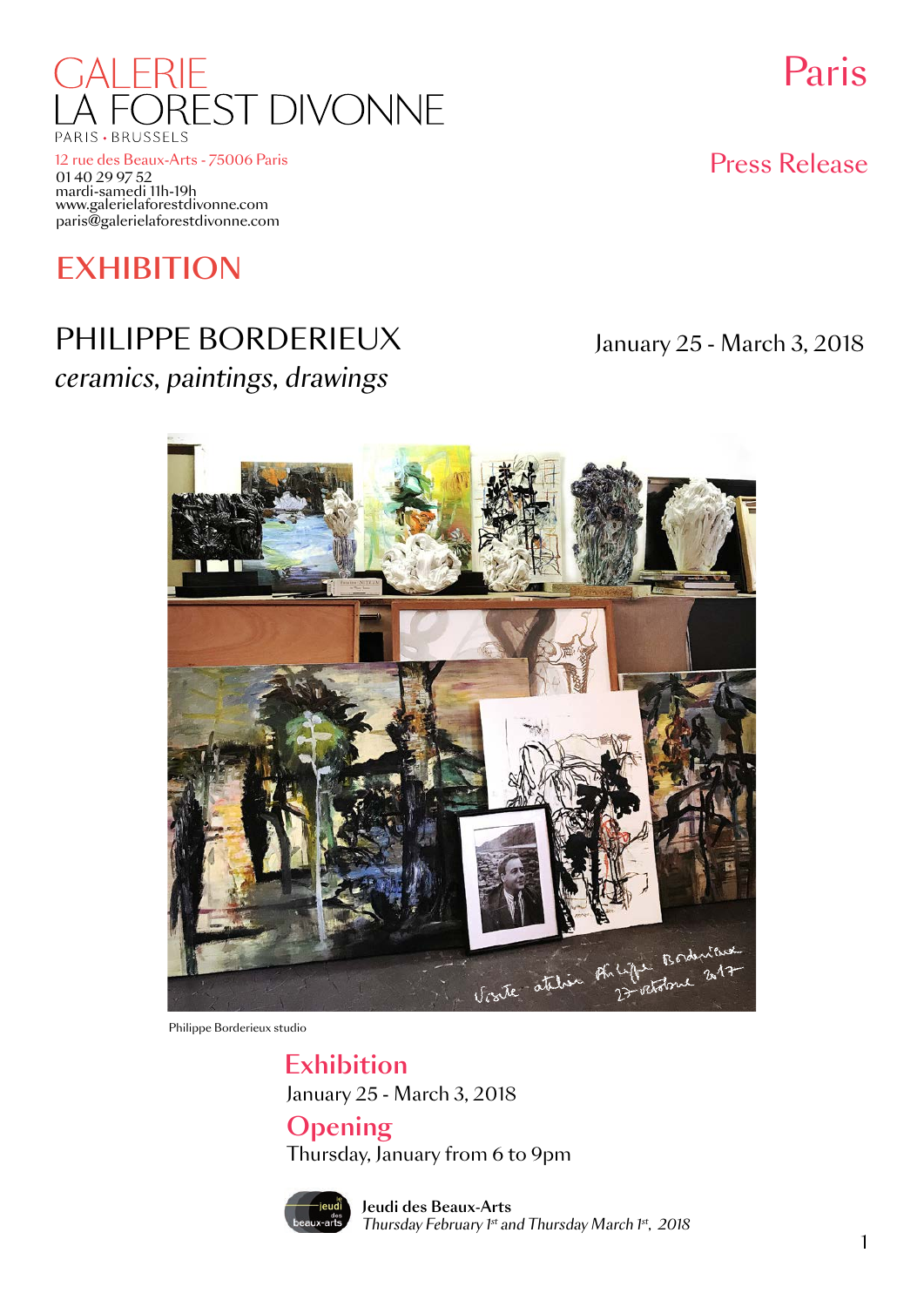## The first solo exhibition dedicated to Philippe Borderieux's work at La Forest Divonne - Paris will take place from January 25 to March 3rd, 2018.

Philippe Borderieux is a visual artist, born in 1952 in Bourges. He is a graduate of the Ecole Normale de Cachan, and has been teachingat the Ecole des Beaux-Arts in Caen since the beginning of his career as a painter . After two exhibitions at the Museum of Fine Arts of Caen, in 2007 and 2013, he presented his ceramic works in 2015, in Paris, at the request of the mayor of the 1st arrondissement, around the project «Arcadia». The development of ceramics alongside his painted work is an important turning point in his career. He has since participated with LA Forest Divonne in the group show «Geste» at Château de Poncé from May 20th to September 17th, 2017.

## The exhibition will present recent works, mainly dating from 2015 to 2017.



PHILIPPE BORDERIEUX, *Hortus,* 2016, 61 x 50 cm, acrylic on canvas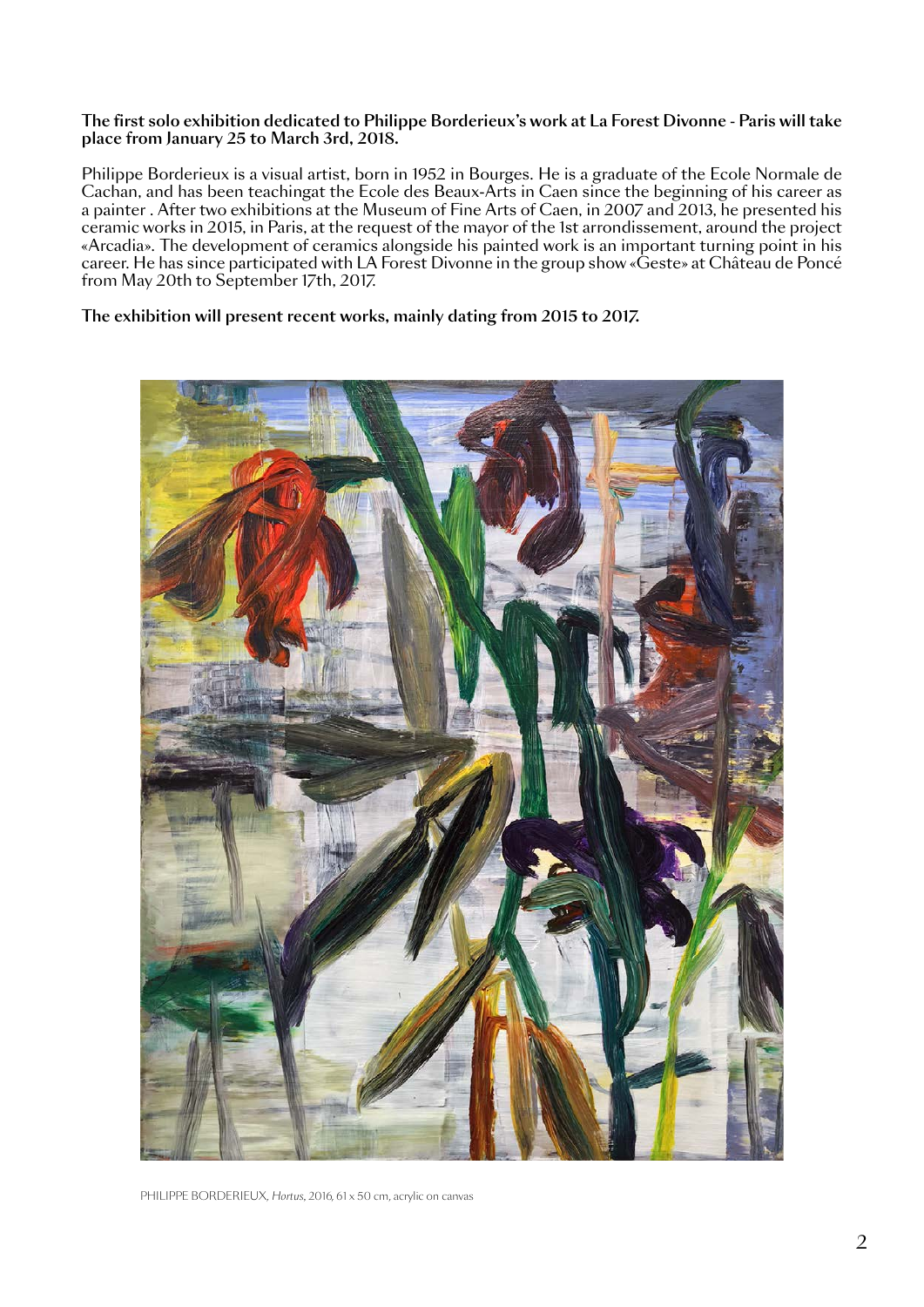Nature is at the heart of Borderieux's work; it offers the artist a broad «repertory of signs which constitutes the foundation of an universal and elementary system of forms and colors,» as Jean-François Mozziconacci (Chief Curator of Heritage) reminds us.

Through the use of different mediums - painting, drawing and ceramics - which he considers complementary, Philippe Borderieux restores the atmosphere of the garden, in a burst of freshness and fertility. In a closed and reassuring space, it expresses, through deletions, redactions and overlaps, the abundance of nature and its constant renewal. It reveals buried memories of the banks of the Loire river, place of his childhood. Thereby he develops a whole set of emotions and dreams, in a tamed nature, echoing the myths of the enchanted island.

In a sense, his approach responds to a real archaeological approach, since it transcribes the image of a burnt nature, as a reminiscence of his childhood. His work becomes a true «conservatory of emotions». He writes very aptly: «I have in the workshop, transformed the landscapes of my life into an herbarium of the before world». His interest in faded flowers illustrates this perfectly; he says himself «it's what we do not look at anymore that I like.»



PHILIPPE BORDERIEUX, *Herbier 5,* 2017, 56 x 77 cm, pencil, ink, pastel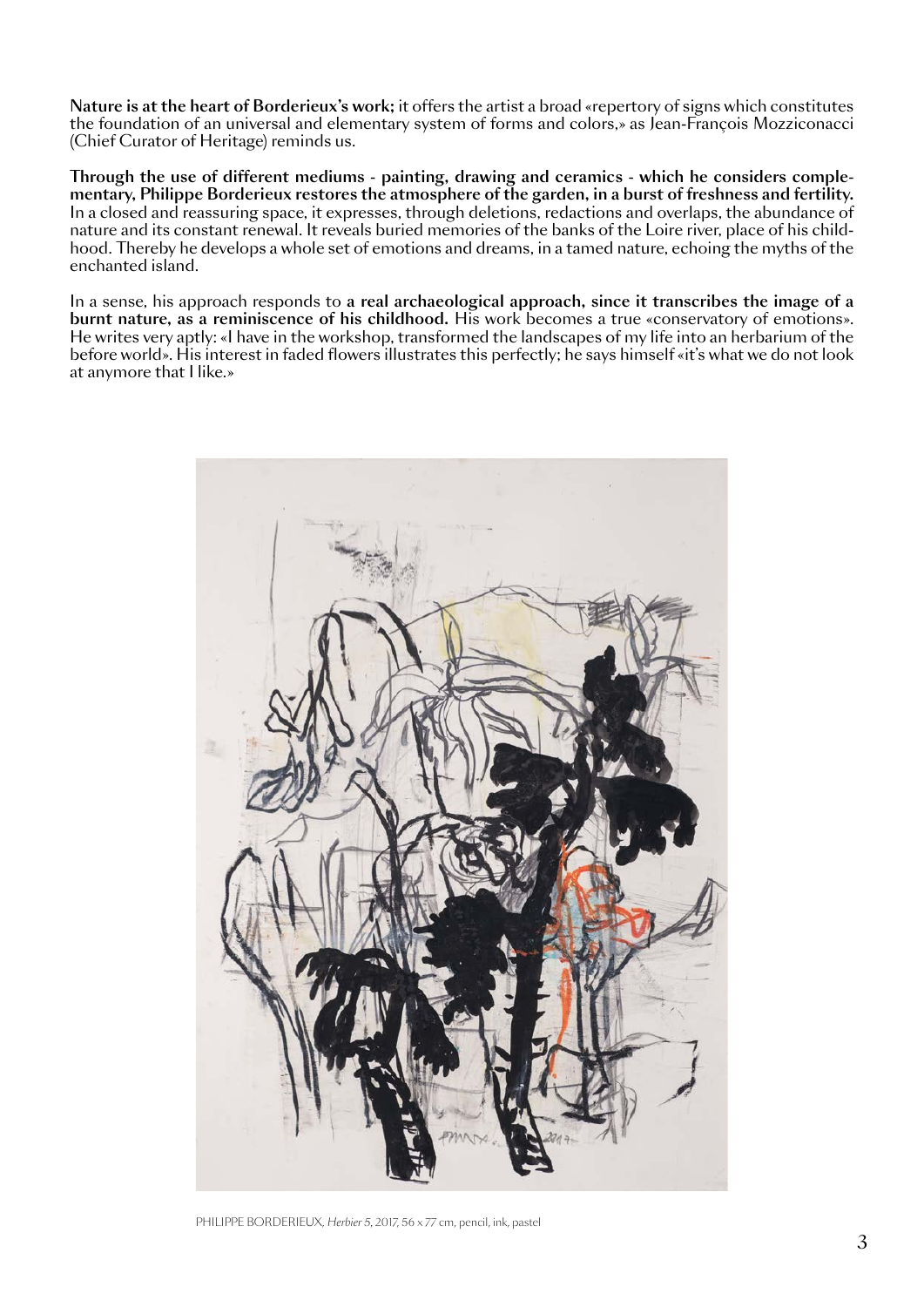

PHILIPPE BORDERIEUX, *Hortus,* 2016, 50 x 36 x 21 cm, ceramic

Each of his works portrays a past atmosphere that resurfaces in waves, and immerses us in an environment of vegetal forms, sometimes soft colors, sometimes dark and violent.

His artistic approach reveals a great deal of spontaneity in the representation of this vegetal universe. He is making several canvases in a row, in an almost frenzied movement, a handful of lead pencils, which he lets go freely. It evokes, much more than it transcribes a reality. He speaks of «sessions to exhaustion», which he justifies by the instinctive force that invades him when he is at work.

Borderieux slides from one material to another with great simplicity, and finally as a necessity. The series of drawings in black and red is made with pastels and charcoals, sometimes with Indian ink. Both made of black lacing contrasting with the introduction of red elements, these drawings are tinged with memories and emotions brought to the surface. All this plunges us into a Japanese world, while evoking the renewal of nature.

Sometimes the work seems endowed with a great sweetness. In particular, when he uses wooden pallets as a support, like the pallets used by painters, who become a real artistic medium. It evokes the skid of the brush, in pastel colors. This series of colored pallets answers to the white ceramics. In a process of superposition of matter, ceramics embody real «perfumes of materialized gardens», with the constant desire to retranscribe the vital energy of the Nature present in the garden.

The exhibition will reveal how the garden remains a privileged place for Philippe Borderieux, the place of all spells.